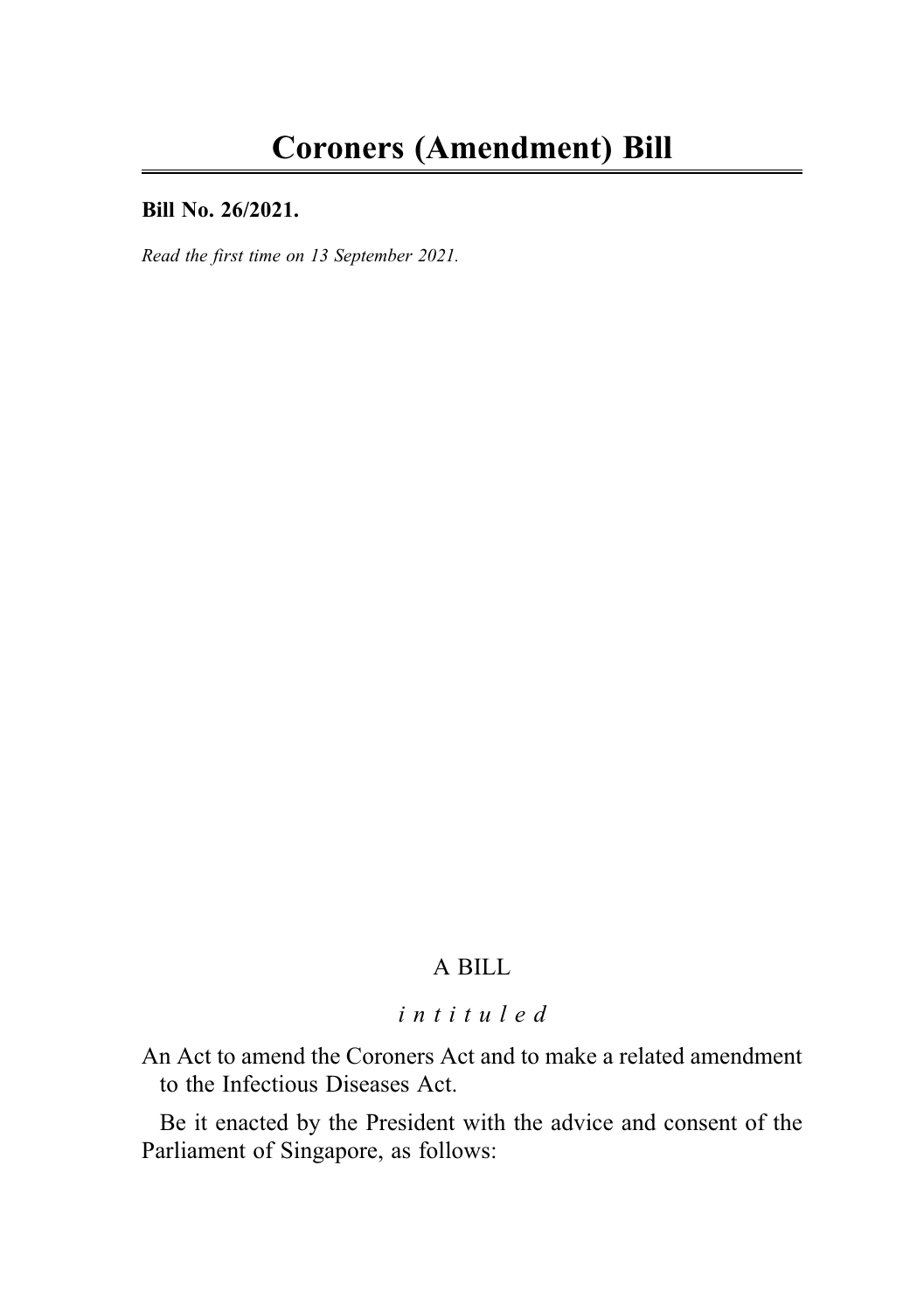#### 2

### Short title and commencement

1. This Act is the Coroners (Amendment) Act 2021 and comes into operation on a date that the Minister appoints by notification in the Gazette.

### <sup>5</sup> Repeal and re-enactment of section 12

2. Section 12 of the Coroners Act is repealed and the following section substituted therefor:

#### "Preliminary investigation by Coroner

 $12$ ,  $-$ (1) As soon as possible after a death is reported to a <sup>10</sup> Coroner, the Coroner is to make a preliminary investigation into the cause of and circumstances connected with the death, including whether the death was due to natural causes.

> (2) In the preliminary investigation, a Coroner need not view the body, but may, if the Coroner thinks it necessary, do so —

- <sup>15</sup> (a) at the place where the body is lying, or any other place to which the body has been moved; or
	- (b) by a live video link, or by any other means that the State Coroner may approve which reasonably allows the Coroner to view and identify the body.
- <sup>20</sup> (3) If after the preliminary investigation, a Coroner considers that the death was due to natural causes and that it is unnecessary to hold an inquiry, the Coroner may issue an order under section 22 for the release of the body.".

#### New section 17A

<sup>25</sup> 3. The Coroners Act is amended by inserting, immediately after section 17, the following section:

### "Minister may issue certificate in certain cases

 $17A$ .—(1) Subject to subsection (5), where a reportable death has occurred and the Minister is satisfied that all of the following <sup>30</sup> conditions are met, the Minister may issue a Minister's certificate for the release of the body in respect of the deceased: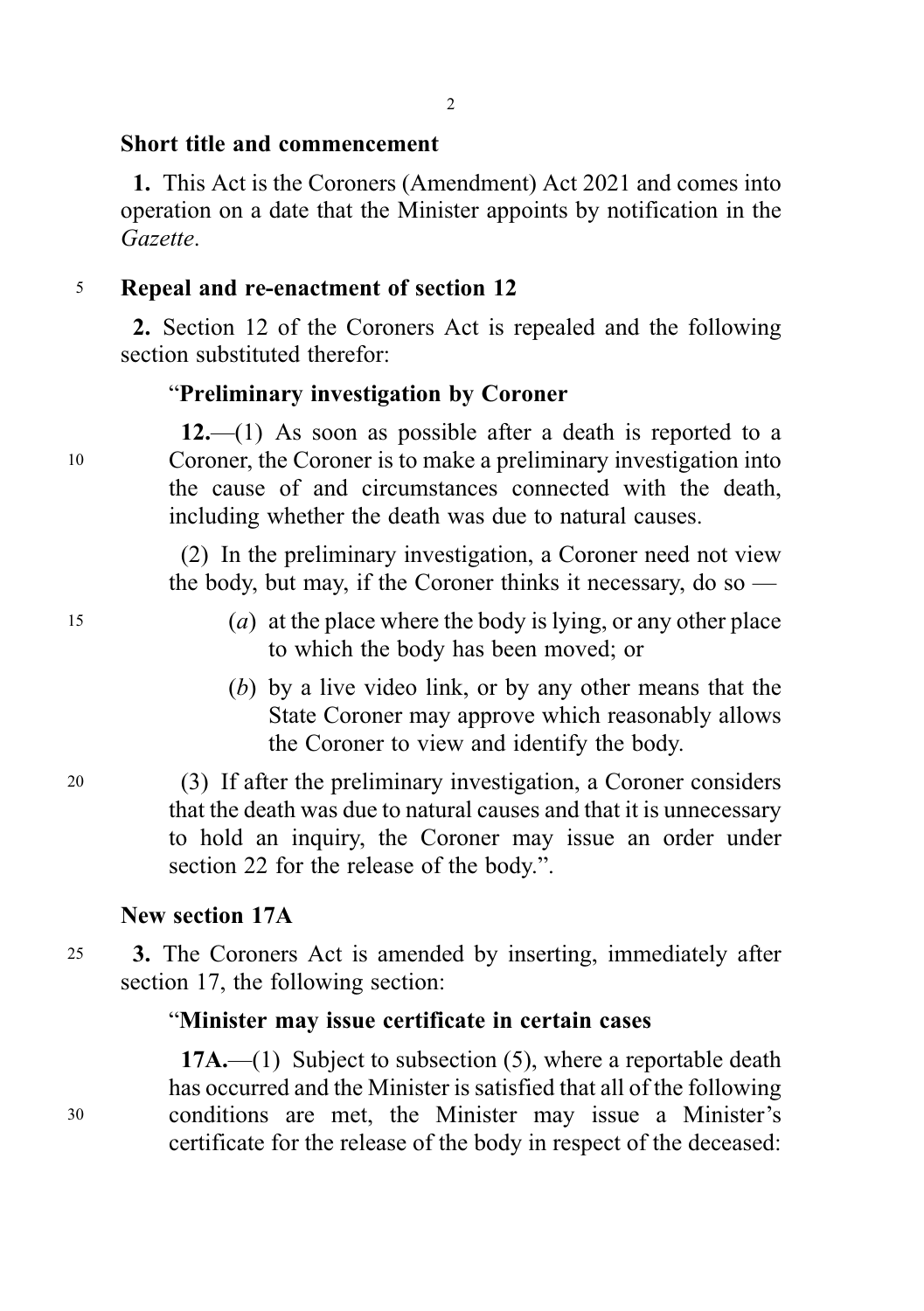- $(a)$  the deceased
	- (i) had sustained an injury, contracted a disease or suffered a condition, outside Singapore, that resulted or apparently resulted in his or her death: or 5
	- (ii) was, immediately before his or her death
		- (A) a current or former head of state of a foreign State;
		- (B) a current or former head of government of a foreign State; 10
		- (C) a government minister of a foreign State;
		- (D) a government official of a foreign State;
		- (E) a spouse or child of a person mentioned in sub-paragraph  $(A)$ ,  $(B)$  or  $(C)$  or of a diplomatic agent of a foreign State; 15
- (b) a foreign State (called in this section the requesting State) makes a request in the prescribed manner for a Minister's certificate to be issued in respect of the deceased and gives any undertaking regarding the retention or transport of the body or any other matter 20 that the Minister may require;
- (c) in the circumstances, and having regard to any undertaking given by the requesting State, it is not in the public interest for the provisions of this Act to apply or continue to apply in respect of the deceased. <sup>25</sup>

(2) In considering whether to issue a Minister's certificate, the Minister may —

(a) have regard to information from any investigation that has been or is being carried out by a forensic pathologist under section 16 on the cause of and <sup>30</sup> circumstances connected with the death;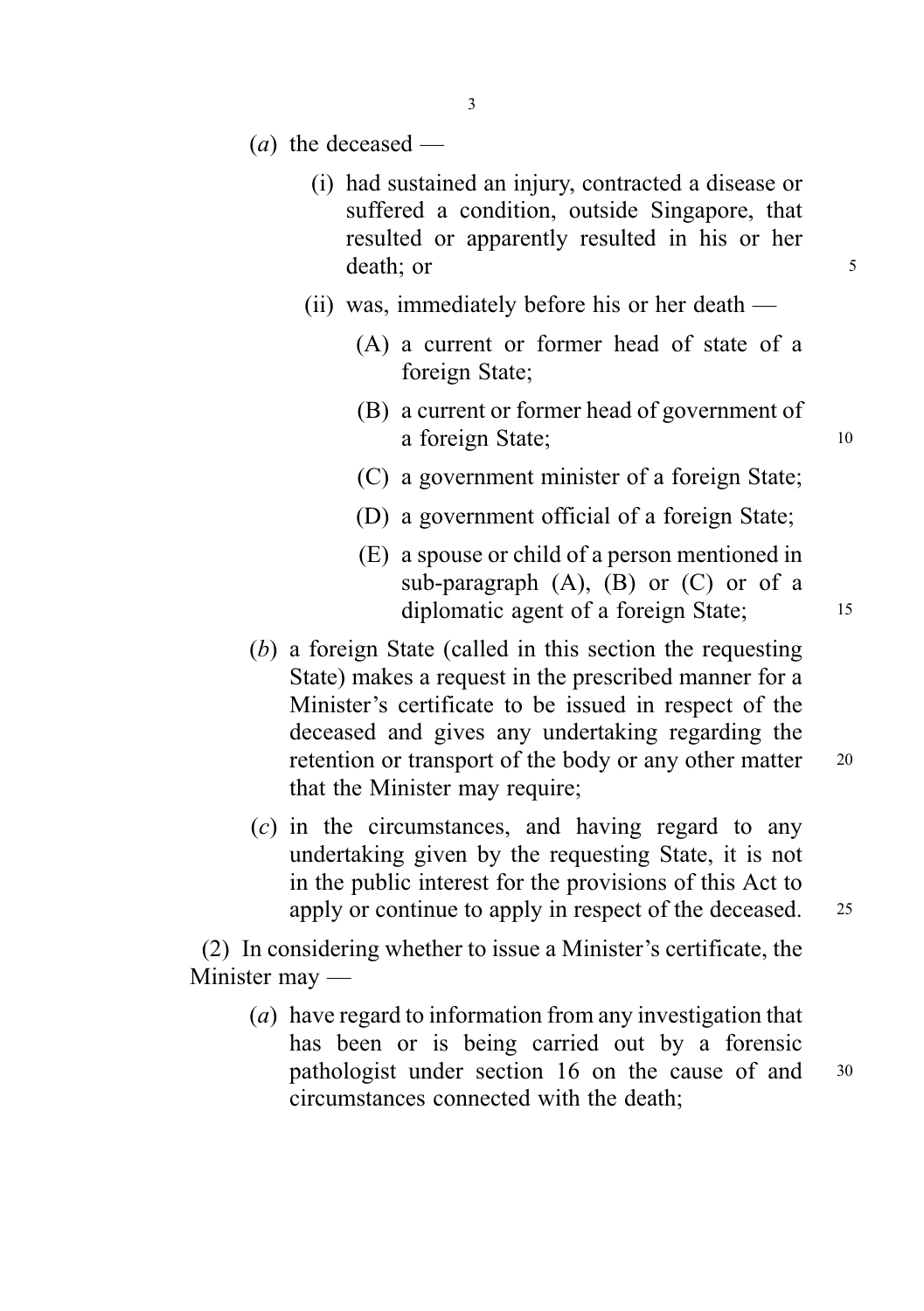- (b) direct a forensic pathologist to investigate the apparent cause of or circumstances connected with the death, upon which the forensic pathologist has the powers mentioned in section  $17(1)(a)$ , (b) and (ba) as <sup>5</sup> if the forensic pathologist were making an investigation under section 16;
	- (c) direct the police to provide any assistance that the forensic pathologist may require to carry out the investigation mentioned in paragraph (b); and
- <sup>10</sup> (d) direct that a copy of all medical records, healthcare records and any other documents that may be relevant to the case be provided by the person in charge of the hospital, medical clinic or place of custody mentioned in section 8 or any other person in possession thereof <sup>15</sup> to the forensic pathologist mentioned in paragraph (b).

(3) If a Minister's certificate is issued in respect of a deceased at any time after the death has been reported under section 5 and before the Coroner issues a certificate mentioned in section 42, <sup>20</sup> then as from the date of the Minister's certificate —

- (a) any investigation by any police officer or forensic pathologist under this Part for the purpose of ascertaining the cause of and circumstances connected with the death must stop;
- <sup>25</sup> (b) if a post-mortem examination under section 18 has not been conducted, the post-mortem examination must not be conducted;
- (c) despite sections 24 and 25, no inquiry may be held in respect of the death and the Public Prosecutor must <sup>30</sup> not make any order or direction under section 26, but if an inquiry has begun but is not completed, the Coroner is to stop the inquiry and not resume the inquiry except in accordance with subsection (4);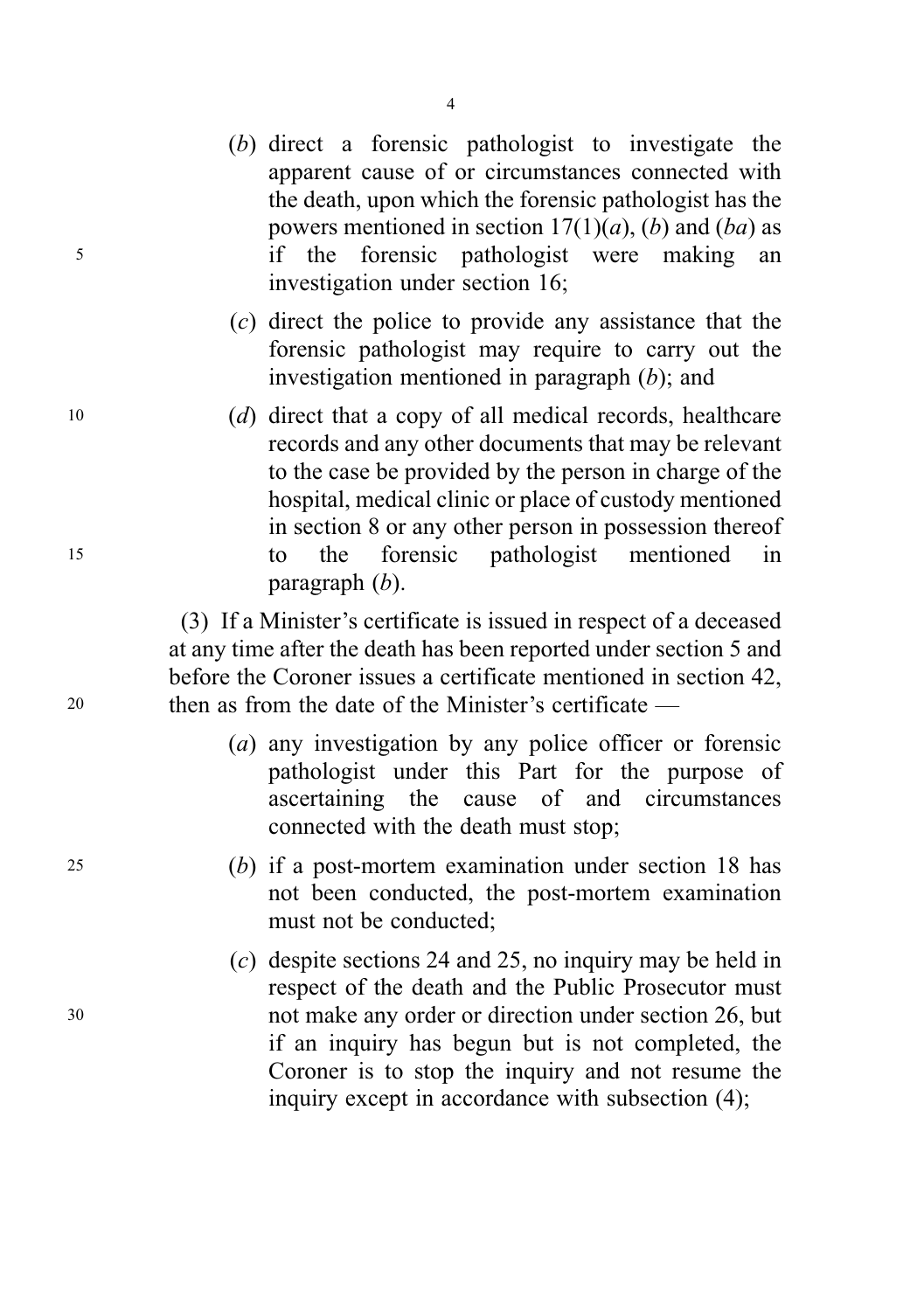5

- (d) if the body has not been released, the body must be released immediately to the requesting State without an order of a Coroner under section 22; and
- (e) there is no need for the Coroner to issue a certificate under section 42 in respect of the death.

(4) If the Minister revokes a Minister's certificate, then as from the date of the revocation —

- (a) any investigation (including any post-mortem examination) or inquiry under this Act into the death of the deceased is to resume from the stage at 10 which the investigation or inquiry was stopped;
- (b) the body of the deceased must not be released to the requesting State under subsection  $(3)(d)$ , but remains under the Coroner's control under section 22;
- (c) if the body has been so released, the Coroner resumes  $15$ control of the body under section 22 unless the body has been buried, cremated or transported out of Singapore; and
- (d) a police officer may cause the body to be removed to any place that the police officer may direct, pending 20 an order of the Coroner to release the body.

(5) To avoid doubt, this section does not affect the operation  $of$  —

- (a) the Diplomatic and Consular Relations Act; or
- (b) section 11 of the Visiting Forces Act. 25

 $(6)$  In this section —

"child" means a person below 21 years of age;

- "diplomatic agent" means a person who is accredited in any State or territory as the head of a mission or a member of the diplomatic staff of a mission; 30
- "foreign State" means a State or territory outside Singapore;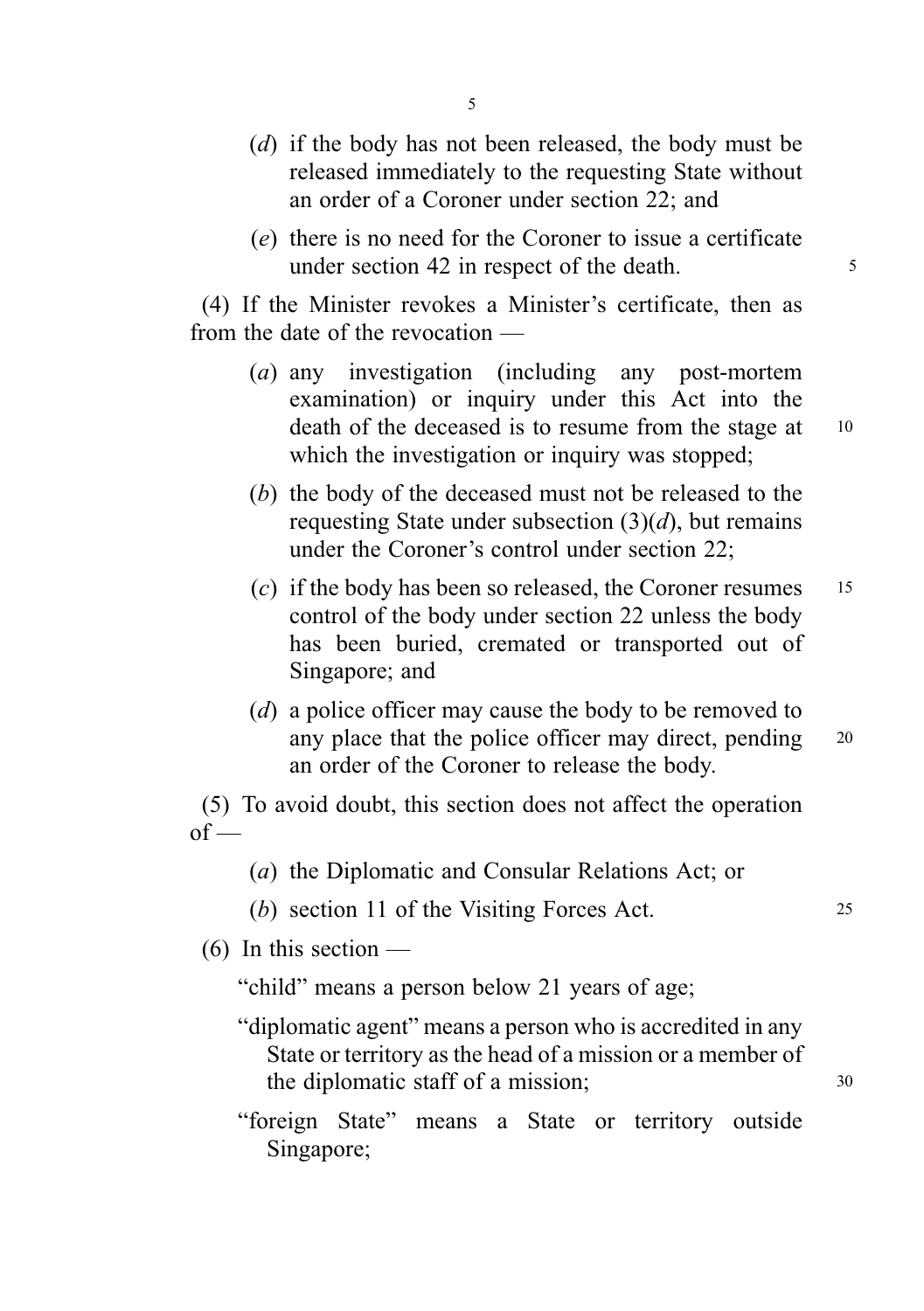"Minister's certificate" means a certificate issued under subsection  $(1)$ .".

#### Amendment of section 22

4. Section 22 of the Coroners Act is amended —

<sup>5</sup> (a) by deleting subsection (1) and substituting the following subsection:

"(1) Where a death which is, or appears to be, a reportable death has been reported to a Coroner and the body is in Singapore, the Coroner has control of <sup>10</sup> the body until the earlier of the following occurs:

- (a) the Minister issues a certificate in respect of the body under section 17A(1), unless the Minister's certificate is revoked and the Coroner resumes control of the body by 15 virtue of section  $17A(4)(c)$ ;
	- (b) the Coroner issues an order to release the body under subsection (3)."; and
- (b) by deleting the words "without the order" in subsection (4) and substituting the words "without the certificate of the 20 Minister mentioned in subsection  $(1)(a)$  that has not been revoked or the order".

## Amendment of Infectious Diseases Act

5. Section 43 of the Infectious Diseases Act is amended by deleting subsection (1) and substituting the following subsection:

<sup>25</sup> "(1) Any corpse, human remains or bones other than cremated ashes must not be brought into or transhipped or exported from Singapore, unless accompanied by a medical certificate or other evidence showing —

(*a*) the name of the deceased: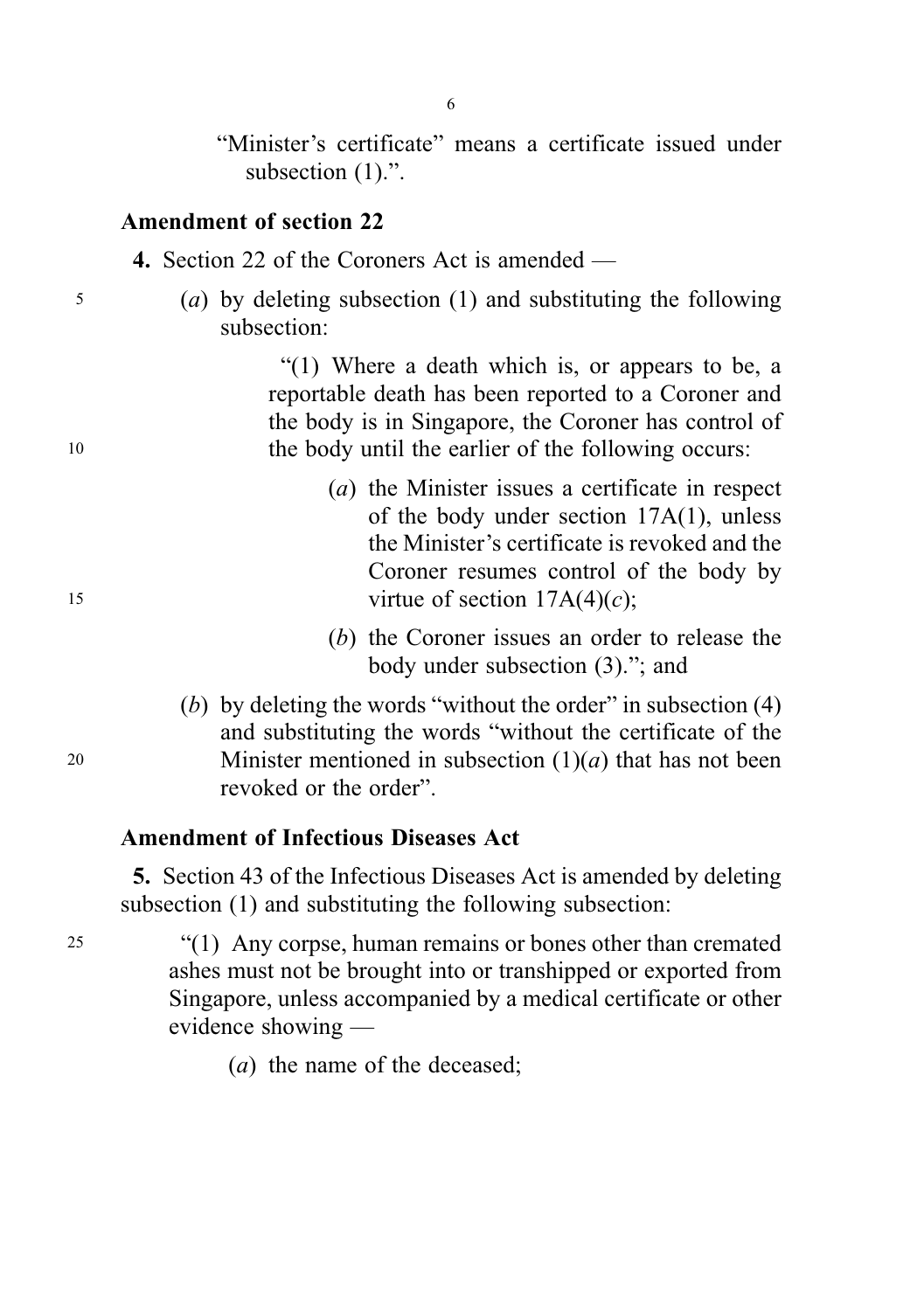- (b) the date and cause of death (except where there is a valid Minister's certificate under section 17A of the Coroners Act in respect of the death); and
- (c) the measures adopted to preserve the body.".

### EXPLANATORY STATEMENT

This Bill seeks to amend the Coroners Act to remove the requirement for a Coroner to view a body and to allow the Minister to issue a certificate for the release of a body of a deceased person to a foreign State in certain cases.

The Bill also makes a related amendment to the Infectious Diseases Act.

Clause 1 relates to the short title and commencement.

Clause 2 repeals and re-enacts section 12 to remove the requirement for a Coroner to view a body after a death is reported to him or her. However, a Coroner may, if the Coroner thinks it necessary, view the body in a preliminary investigation.

Clause 3 inserts a new section 17A to allow the Minister, in certain cases, to issue a Minister's certificate.

The new section 17A(1) provides when the Minister may issue a Minister's certificate. The new section  $17A(1)$  requires that the Minister must be satisfied that the conditions mentioned in the new section  $17A(1)$  are met in respect of a reportable death that has occurred. A reportable death is any death the circumstances of which are set out in the Second Schedule.

First, the case must involve a circumstance mentioned in the new section  $17A(1)(a)$ . The new section  $17A(1)(a)(i)$  covers circumstances where it appears that the death of the deceased resulted from an occurrence outside Singapore, such as an injury or a disease. An example would be where there are casualties from an accident overseas, who are brought into Singapore for treatment and succumb to their injuries. Another circumstance, covered in the new section  $17A(1)(a)(ii)$ , is where the deceased held certain positions (such as the head of state or head of government of a foreign State) or was the spouse or child of certain persons in such positions, before his or her death.

Second, under the new section  $17A(1)(b)$ , a foreign State must make a request (in a manner to be prescribed in subsidiary legislation) for a Minister's certificate to be issued in respect of the deceased and give any undertaking that the Minister may require.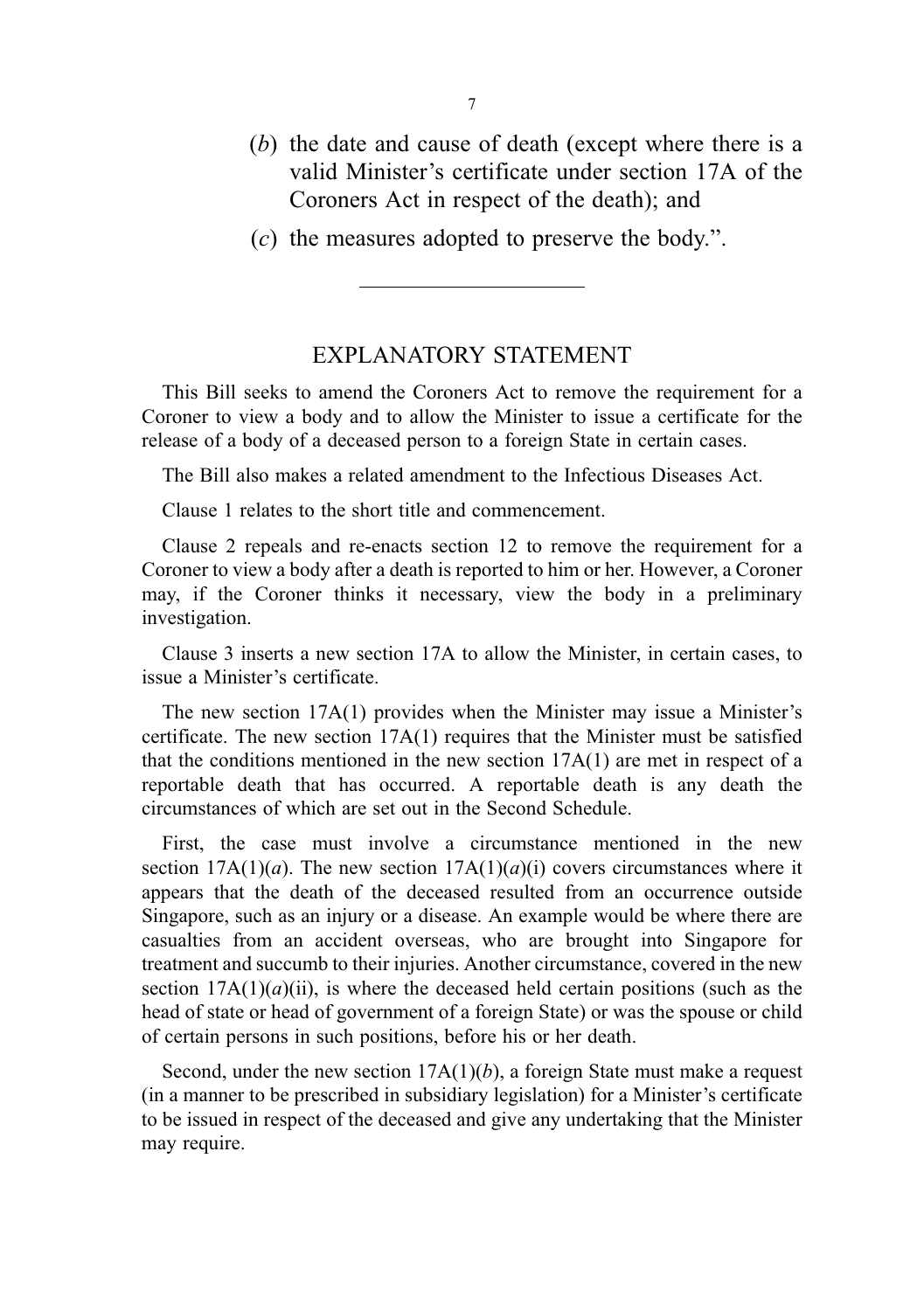Third, under the new section  $17A(1)(c)$ , in the circumstances, and having regard to any undertaking given by the foreign State that made the request for the Minister's certificate (called the requesting State), the Minister may determine that it is not in the public interest for the provisions of the Act to apply or continue to apply in respect of the deceased.

The new section 17A(2) provides that in considering whether to issue a Minister's certificate, the Minister may have regard to information that has been or is being carried out by a forensic pathologist under section 16. Also, the Minister may direct a forensic pathologist to investigate the apparent cause of or circumstances connected with the death. Upon the Minister's direction, the forensic pathologist has the powers mentioned in section  $17(1)(a)$ , (b) and (ba) as if the forensic pathologist were making an investigation under section 16. The Minister may also direct the police to provide any assistance that the forensic pathologist may require to carry out the investigation and direct that the forensic pathologist be provided with medical records, healthcare records and other documents relevant to the forensic pathologist's investigation.

The new section 17A(3) sets out the effect of issuing a Minister's certificate. Other than the release of the body to the requesting State, the coronial process ceases for the death. Therefore, any investigation by a police officer or forensic pathologist under Part III of the Act must stop, a post-mortem examination must not be conducted, no inquiry may be held and the Coroner is to stop any inquiry that has begun but is not completed, and there is no need for the Coroner to issue a certificate under section 42 in respect of the death.

The new section 17A(4) sets out the effect of revoking a Minister's certificate. The coronial process for the death is to resume from the stage at which it ceased. Therefore, an investigation may be completed, a post-mortem examination may be conducted, an inquiry may be held or resumed (if it was previously begun but not completed), and the Coroner's duty to issue a certificate under section 42 in respect of the death is re-instated. In addition, the body, if not yet released, must not be released to the requesting State under the new section  $17A(3)(d)$ , but remains under the Coroner's control under section 22. If the body has already been released, the Coroner resumes control of the body under section 22 unless the body has been buried, cremated or transported out of Singapore. As a body may have been moved after the Minister's certificate was issued, a police officer may cause the body to be removed to any place pending an order of the Coroner to release the body, as the police officer may do under section  $10(3)(a)$ .

The new section 17A(5) clarifies that the new section 17A does not affect the operation of certain laws. First, if a person is entitled to inviolability of person under the Diplomatic and Consular Relations Act, the new section 17A does not apply in respect of his or her death. Second, section 11 of the Visiting Forces Act (and not the new section 17A) will apply to a deceased person who had at the time of his or her death a relevant association with a visiting force.